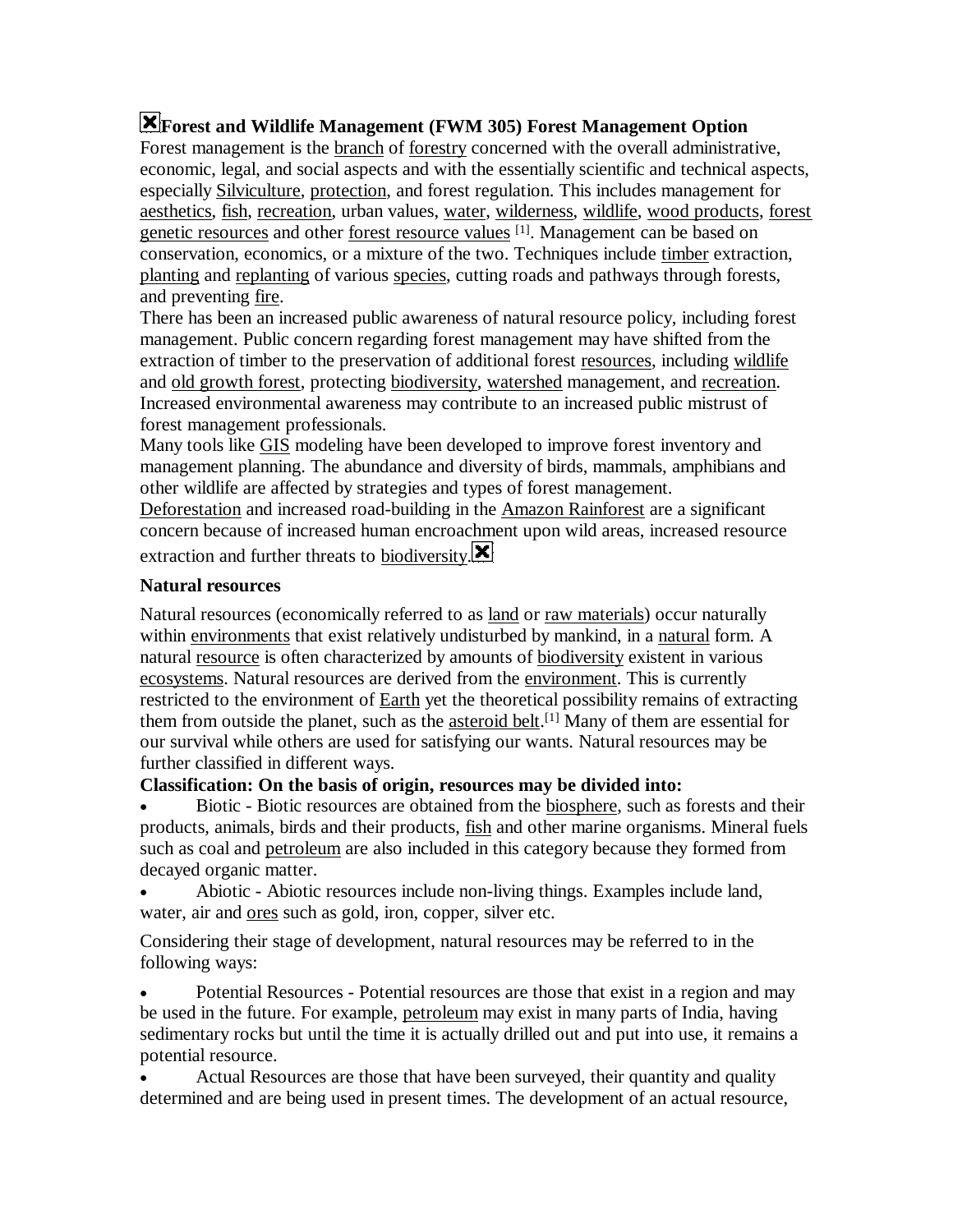such as wood processing depends upon the technology available and the cost involved. That part of the actual resource that can be developed profitably with available technology is called a reserve.

On the basis of status of development, they can be classified into potential resources, developed resources, stock and reserves.

With respect to renewability, natural resources can be categorized as follows:

 Renewable resources are ones that can be replenished or reproduced easily. Some of them, like sunlight, air, wind, etc., are continuously available and their quantity is not affected by human consumption. Many renewable resources can be depleted by human use, but may also be replenished, thus maintaining a flow. Some of these, like agricultural crops, take a short time for renewal; others, like water, take a comparatively longer time, while still others, like forests, take even longer.

 Non-renewable resources are formed over very long geological periods. Minerals and fossil fuels are included in this category. Since their rate of formation is extremely slow, they cannot be replenished once they get depleted. Of these, the metallic minerals can be re-used by recycling them.[2] But coal and petroleum cannot be recycled.[3]

On the basis of availability, natural resources can be categorized as follows:

- Inexhaustible natural resources- Those resources which are present in unlimited quantity in nature and are not likely to be exhausted easily by human activity are inexhaustible natural resources (sunlight, air etc.)
- Exhaustible natural resources- The amount of these resources are limited. They can be exhausted by human activity in the long run (coal, petroleum, natural gas, etc.) Some examples of natural resources include the following:
- Air, wind and atmosphere
- Plants
- Animals
- Coal, fossil fuels, rock and mineral resources
- Forestry
- Range and pasture
- Soils
- Water, oceans, lakes, groundwater and rivers [4]
- Sun (Solar Power)

Natural resource management is a discipline in the management of natural resources such as land, water, soil, plants and animals, with a particular focus on how management affects the quality of life for both present and future generations. Natural resource management is interrelated with the concept of sustainable development, a principle that forms a basis for land management and environmental governance throughout the world.

In contrast to the policy emphases of urban planning and the broader concept of environmental management, Natural resource management specifically focuses on a scientific and technical understanding of resources and ecology and the life-supporting capacity of those resources.

# **Sustainable Forest Management**

It is difficult to explicitly define what sustainable forest management is. However, several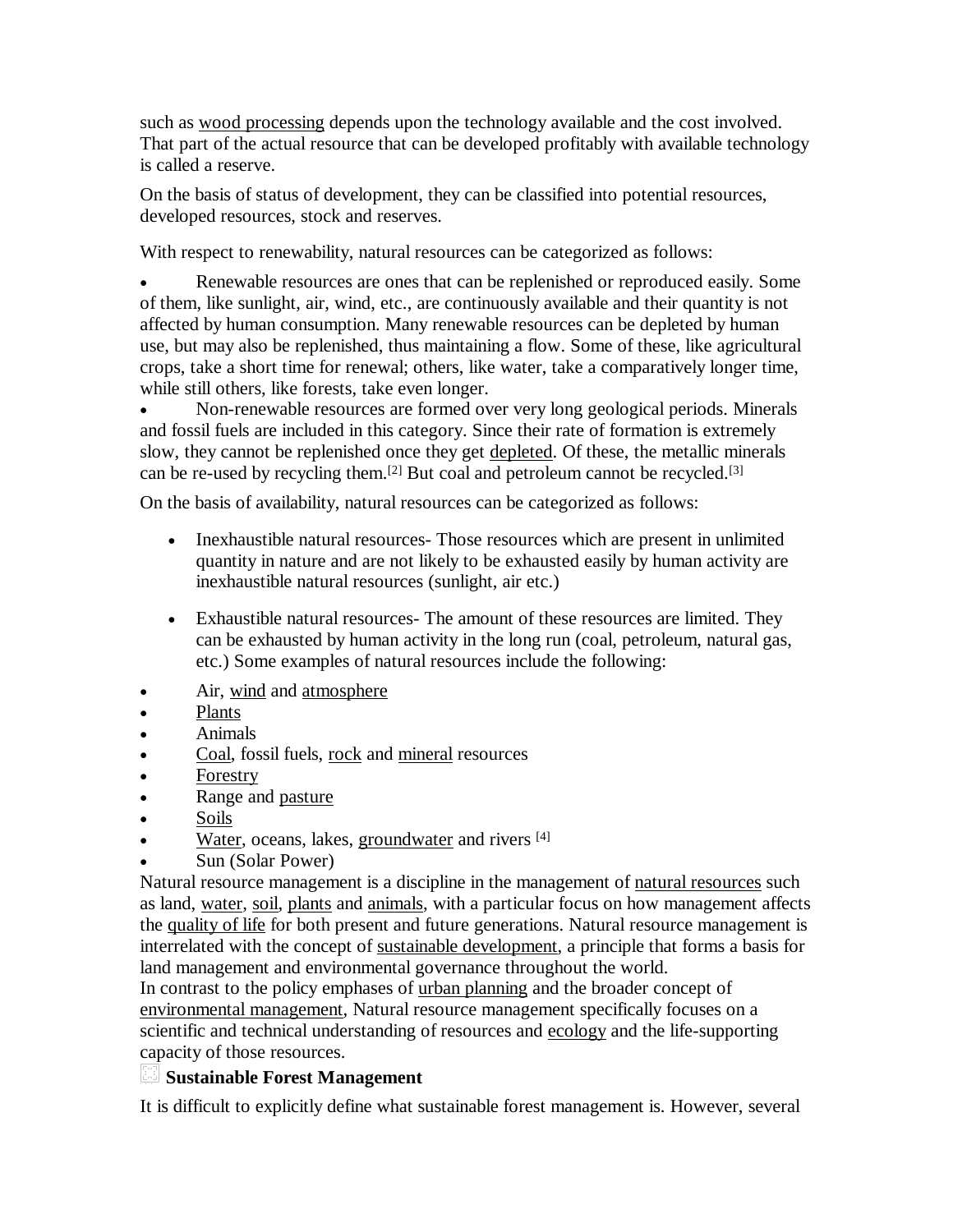recent international meetings have suggested that the following seven thematic elements are key components.

- (1) Extent of forest resources;
- (2) Biological diversity;
- (3) Forest health and vitality;
- (4) Productive functions of forest resources;
- (5) Protective functions of forest resources;
- (6) Socio-economic functions;
- (7) Legal, policy and institutional framework.

These thematic elements, acknowledged by UNFF, are based on the criteria of the nine on-going regional/international processes on criteria and indicators for sustainable forest management, and were acknowledged by the International Conference on Criteria and Indicators in Guatemala in February 2003 (CICI 2003) and by the FAO Committee on Forestry in 2003. In February 2004, the FAO/ITTO Expert Consultation on Criteria and Indicators recognized that these elements are important for facilitating international communication on forest-related issues. The thematic elements are also used in the FAOled global forest resources assessment (FRA) as a reporting framework.

# **The following draft descriptions of the seven themes are currently proposed:**

# **1. Extent of forest resources:**

The theme expresses an overall desire to have significant forest cover and stocking, including trees outside forests, to support the social, economic and environmental dimensions of forestry. For example, the existence and extent of specific forest types are important as a basis for conservation efforts. The theme encompasses ambitions to reduce deforestation and to restore and rehabilitate degraded forest landscapes. This theme also includes the important function of forests and trees outside forests to store carbon and thereby contribute to moderating the global climate.

# 2**. Biological diversity:**

The theme concerns the conservation and management of biological diversity at the ecosystem (landscape), species and genetic levels. Such conservation, including protecting areas with fragile ecosystems, ensures that diversity of life is maintained, and provides opportunities to develop new products, for example medicines, in the future. Genetic improvement is also a means to improve forest productivity, for example to ensure a high wood production in intensively managed forests.

# **3. Forest health and vitality:**

Forests need to be managed so that risks and impacts of unwanted disturbances are minimized, including wildfires, airborne pollution, storm felling, invasive species, pests,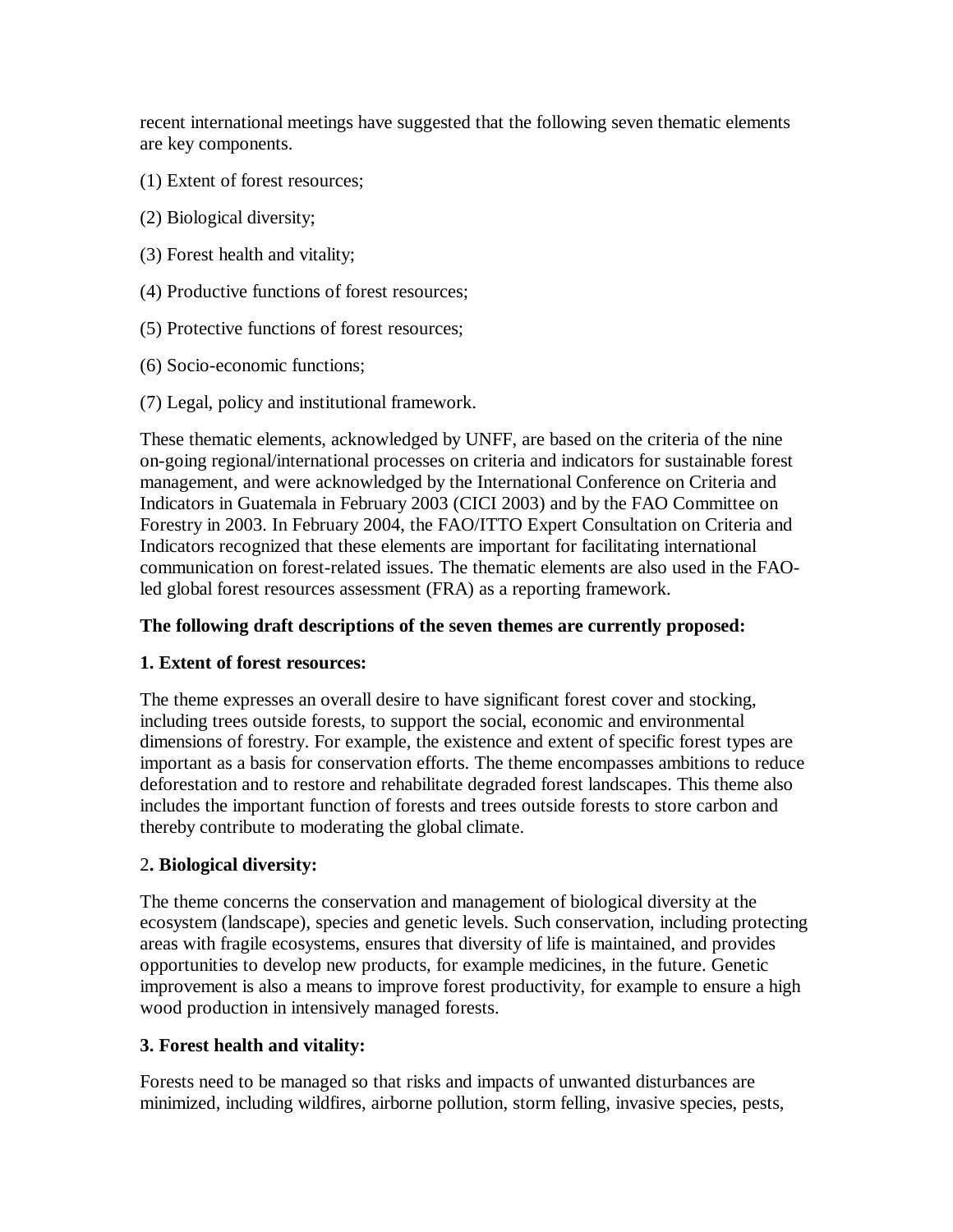diseases and insects. Such disturbances may impact social, economic as well as environmental dimensions of forestry.

#### **4. Productive functions of forest resources:**

Forests and trees outside forests provide a wide range of wood and non-wood forest products. The theme expresses the ambition to maintain a high and valuable supply of primary forest products, while at the same time ensuring that production and harvesting are sustainable and do not compromise management options of future generations.

### **5. Protective functions of forest resources:**

The theme addresses the role of forests and trees outside forests to help moderate soil, hydrological and aquatic systems. This includes to maintain clean water including e.g. healthy fish populations, as well as to reduce risks or impacts of floods, avalanches, erosion and droughts. Protective functions of forest resources also contribute to ecosystem conservation efforts. Protective functions of forest resources have strong crosssectoral aspects, as the benefits to agriculture and rural livelihoods are high.

#### **6. Socio-economic functions:**

The theme addresses the contributions of forest resources to the overall economy, for example through employment, values generated through processing and marketing of forest products and energy, trade, and investments in the forest sector. The theme also addresses the important functions of forest to host and protect sites and landscapes that have high cultural, spiritual or recreational values, and thus include aspects of land tenure, indigenous and community management systems, and traditional knowledge.

# **7. Legal, policy and institutional framework:**

The theme includes the legal, policy and institutional arrangements necessary to support the above six themes, including participatory decision making, governance and law enforcement, and monitoring and assessment of progress. The theme also addresses broader societal aspects, including fair and equitable use of forest resources, science research and education, infrastructure arrangements to support the forest sector, transfer of technology and capacity building, and public information and communication.

#### **Forest Management Planning:**

Forest management planning is a process that helps you identify the resources and opportunities available on your property and what you would like to realize from your Property in terms of financial gain and long-term enjoyment. What do you want from your forest land? What do you want your forest to look like in the future? What about your forest is most important to you? Forest management planning is a means of identifying what can be done to enhance and protect the values and aspects of your property that are most important to you. These aspects might include wildlife, recreation, aesthetics, timber, livestock ranching, inheritance values, and others. The first step in the process of forest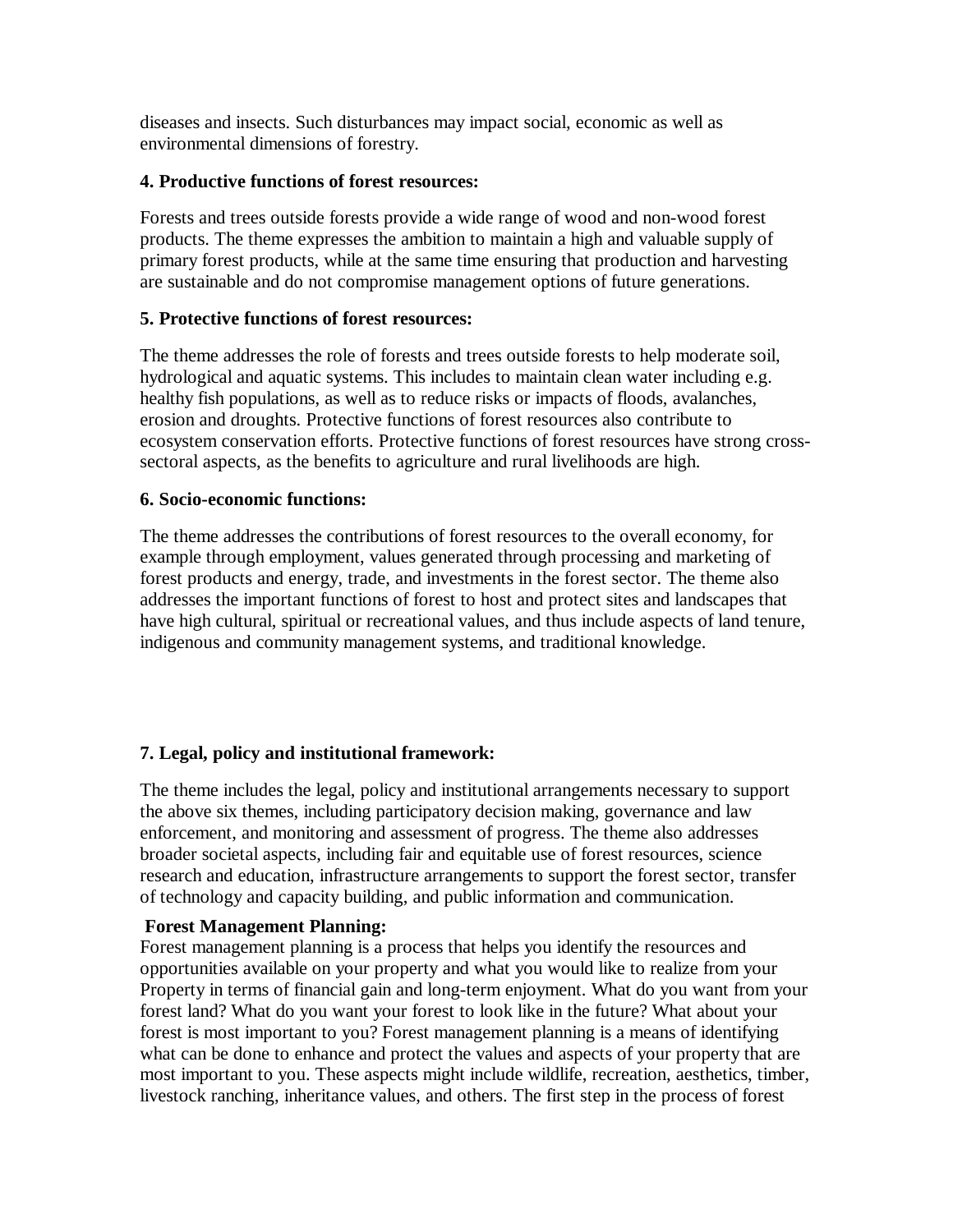management planning involves determining *where you want to be* in terms of your forest resources and property. This step involves deciding on your goals, broad reasons for owning forest land (e.g., aesthetics, wildlife, long-term financial investment and gain, immediate dollar returns, recreational opportunities), and determining more specific objectives, or actions, that will lead to your goals (e.g., improving elk habitat, increasing the value of standing timber through removal of undesirable and unhealthy trees, decreasing risk of wildfire by removing fallen timber and slash). Next, you need to determine *where you are* in terms of those goals and objectives. This is done through resource inventory and evaluation. Resource inventory provides information on the quality, quantity, and species of timber on your property; landscape features such as soils and topography; wildlife and plant species of interest or concern; and water resources. While not all of this information may be necessary to complete your objectives, the more information provided in an inventory, the better. Your goals and objectives may change over time, making this additional information necessary. The next step in forest management planning is identifying a list of recommendations describing *what to do to get to where you want to be*. The recommendations also may include a specific activity schedule that lays out how, when, and where to implement specific actions and how those actions relate to your goals and objectives. These steps should be detailed in a written plan that is used as a reference for management of your forest. The written plan may be a comprehensive management or stewardship plan that addresses all the steps just discussed, or a practice/activity plan that focuses on how to complete a specific activity to help get you where you want to be.

#### **Types of Written Plans:**

Depending on the ownership goals, a written plan may be a management plan, a stewardship plan, or a practice/ activity plan.

#### **Management and Stewardship Plans:**

 Both management and stewardship plans cover long-term goals and objectives and encompass a time period of ten years or more. These plans include a discussion of your goals and objectives, a detailed property description and resource inventory, and a list of management recommendations with an activity schedule. A management plan sometimes focuses mainly on timber resources, while a stewardship plan encompasses other resource values as well, such as wildlife and recreation. Both types of plans may help you qualify for potential cost-share and tax benefits through the Stewardship Incentives Program and other programs.

#### **Practice/Activity Plan:**

A practice/activity plan or timber sale plan is not a complete management plan, but instead addresses short-term goals associated with a specific activity, like a one-time timber harvest. This type of plan focuses on describing the details of the activity, such as which trees are to be cut; marking method; method of payment; harvesting system; location of roads, skid trails, and landings; treatment of slash; and erosion control, rehabilitation, or reforestation measures. Such a plan may stand alone as an activity plan or may be prepared as part of the management recommendations section of a more comprehensive management plan. In either case, the information detailed in such a plan is essential to a successful timber harvest and should be included as part of a timber sale contract.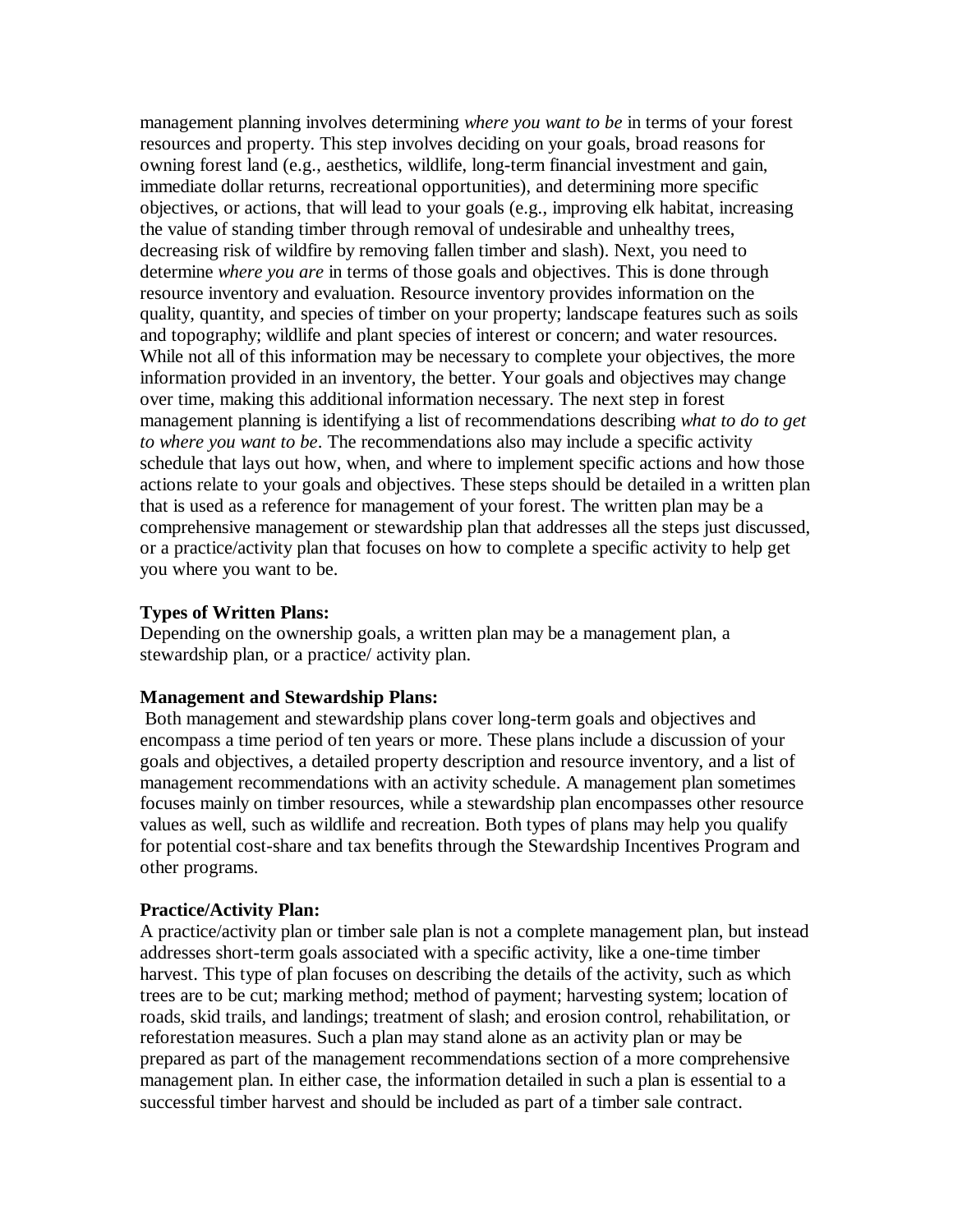#### **Reasons for Forest Management Plan:**

Forest management plans allow you to sort out what you really want from your forest and help you successfully and efficiently reach your goals. Management planning can mean the difference between liquidating your timber resource for a one-time cash return or earning repeated dollar returns from intermittent thinning harvests while at the same time increasing the value of your standing timber. It can mean the difference between having to sell your property to meet property or inheritance tax obligations or insuring that your property stays under family ownership for generations to come by managing for sustainable timber harvests and income production. It can mean the difference between restricting cattle movement because of a tangle of untreated logging slash or potentially increasing livestock forage through careful opening of the forest canopy. Forest management planning can help protect you, as a landowner, from liabilities associated with the impacts of timber harvesting and other forest activities both on and off your land. Planning can help you make the most of your resources while protecting the resources that we all share, such as water quality and beautiful scenery. The more forethought that goes into how you manage your lands, the less chance you have of making costly forest management mistakes. Growing conditions in Utah are such that once mistakes in forest management have been made, it is difficult, if not impossible, for the forest resource to recover. Harvesting trees at the wrong time, cutting the wrong trees, or neglecting a forest health problem like an insect infestation may mean that the income and productive potential of your property will be impacted well beyond your lifetime! These types of mistakes can be avoided by careful planning. Forest management planning can mean the difference between making the most of your resources or having to pick up the pieces after mistakes have been made.

#### **How to carry out Forest Management Planning:**

The six basic steps for developing a forest management plan for your property are:

- 1. Seek the assistance of a professional.
- 2. Determine your goals and objectives.
- 3. Inventory and evaluate your resources.
- 4. Formulate an activity schedule.
- 5. Implement activities and monitor progress toward meeting your intended goals.
- 6. Review your plan every few years and update it when necessary

#### **Components of a Forest Management Plan should include:**

1) Ownership goals and management objectives: this is the heart of the plan and describes what you want to gain from your property and resources.

2) Maps: help to describe the property and resources and may include topographic maps, soils maps, cover type or stand maps, and aerial photos, if available.

3) Property boundary description: a legal description of your property location and acreage.

4) Resource inventory data: descriptions of water bodies, wildlife, vegetation, soils, topography, and access. Timber inventory data should include information on the species,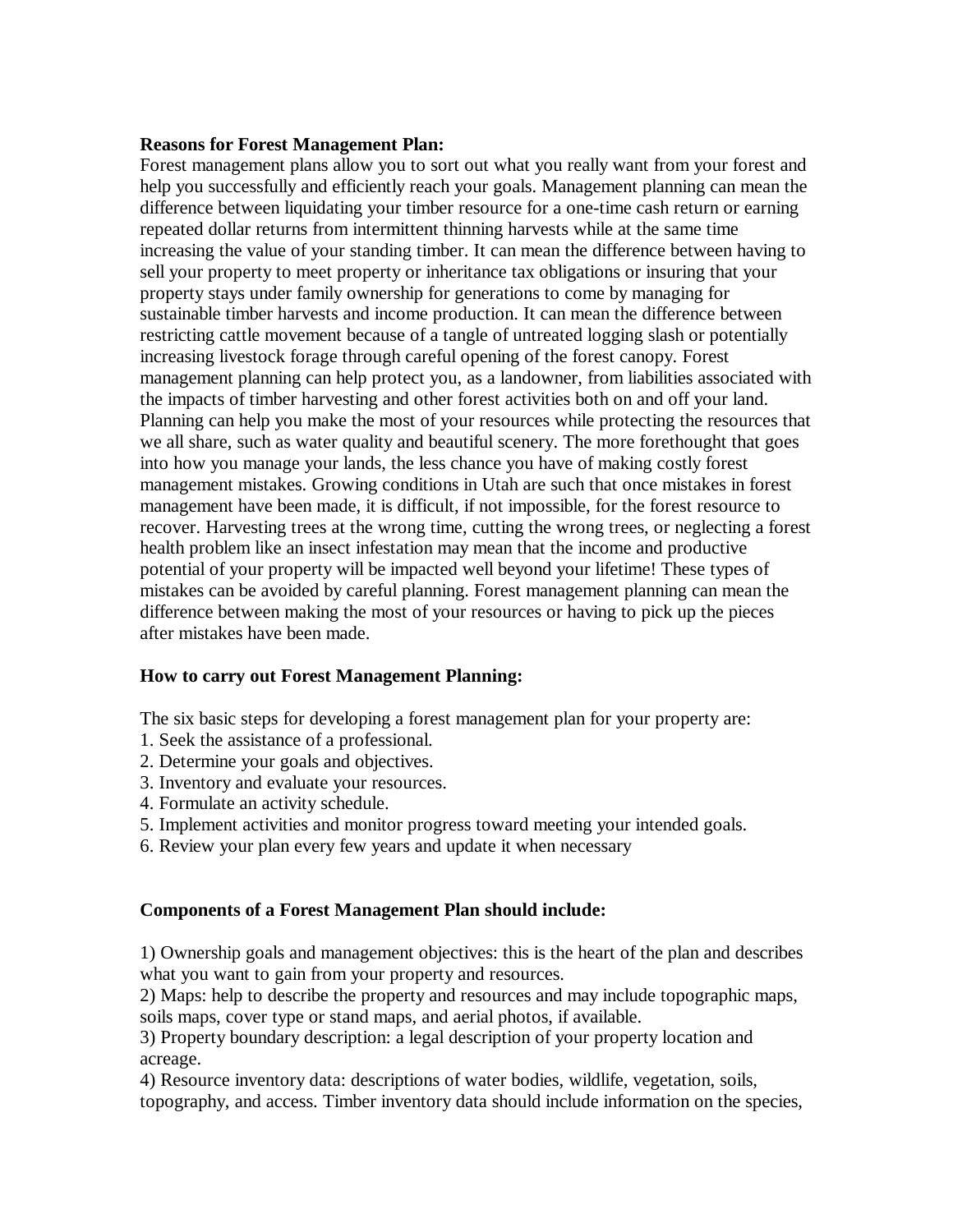sizes, quality, and quantity of timber; stand structure and condition; and the presence and extent of forest pests (bark beetles, mistletoe, etc).

5) Management recommendations: detailed management options and how they relate to ownership goals and objectives.

6) Activity schedule for recommendations: specifies a timeline for management activities.

### **Might include:**

1) Discussion of current and future forest products markets and how that relates to the timing of timber management activities.

2) Examination of costs of different management options and their potential returns.

3) Detailed recordkeeping section describing all past, current, and projected expenditures and returns.

### **Forest Land Use Planning:**

This requires planning exercises that are carried out on a variety of scales in other to capture and assess all of the information necessary for sustainable development. In Nigeria, forest management planning and implementation is for the most parts carried out at the state level based on broad policy objectives formulated by the national government. State governments can incorporate the various levels of planning (local, regional, national and global), into their forest management planning by utilising the three scales of planning outlined below;

| Planning type                                    | Map scale      | Objective                                             | Planning activities                                                                                                                                                |
|--------------------------------------------------|----------------|-------------------------------------------------------|--------------------------------------------------------------------------------------------------------------------------------------------------------------------|
| Landscape level<br>forest management<br>planning | 50,000-250,000 | Achieving<br>sustainable land at<br>the forest estate | Long range<br>(100yrs) planning<br>for agriculture,<br>forestry,<br>conservation, urban<br>e. t. c.                                                                |
| Strategic forest<br>management<br>planning       | 10,000-50,000  | Achieving<br>sustainable land at<br>the forest estate | Medium range (5-<br>10yrs) planning for<br>Silviculture<br>treatment, timber<br>harvesting,<br>restoration,<br>plantation<br>establishment<br>conservation e. t. c |

#### **The three scales of planning require for sustainable forest management:**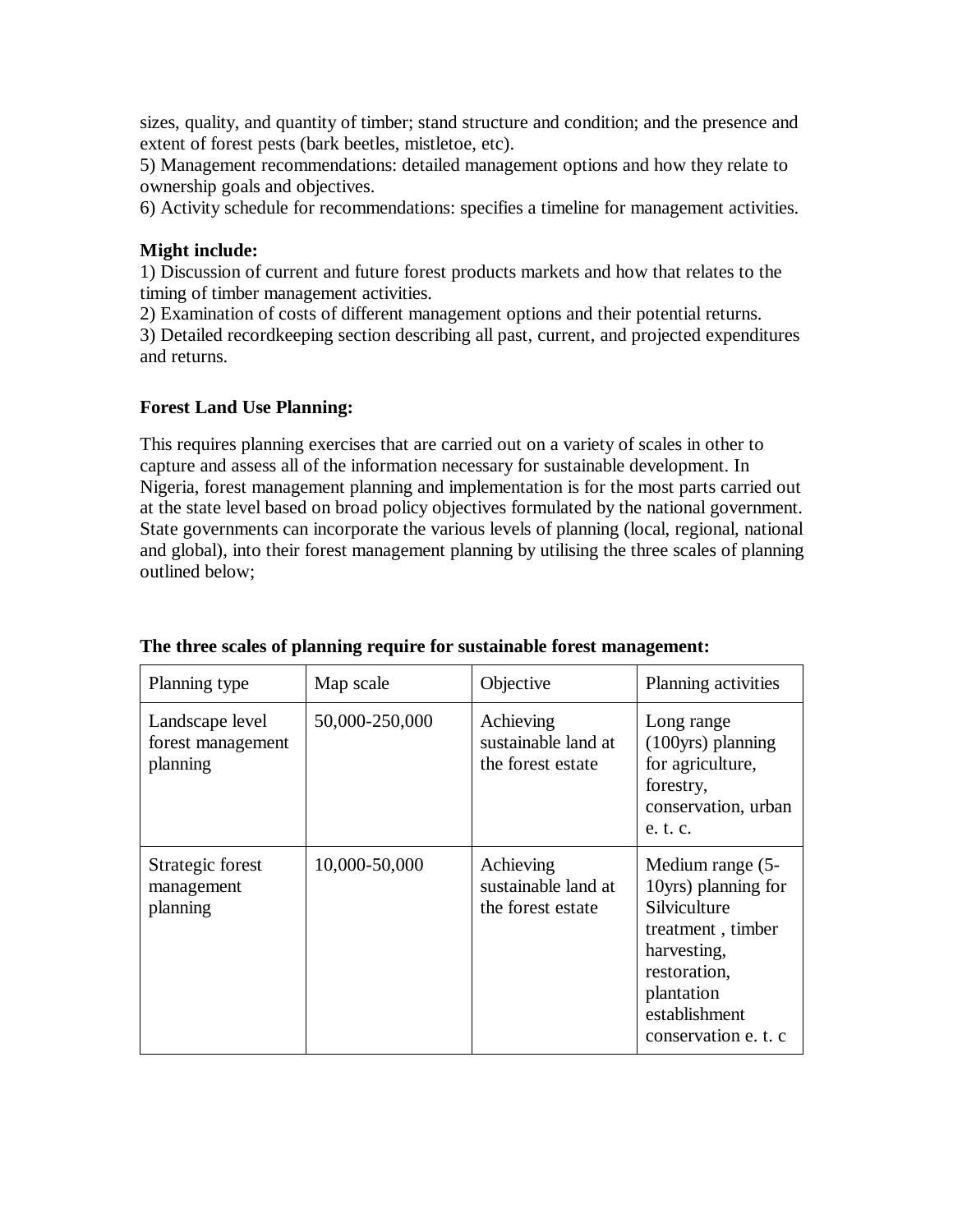| <b>Tactical field</b><br>management<br>planning | 2,000-10,000 | Achieving<br>sustainable<br>management of<br>individual forest<br>lands | Short range $(1yr)$<br>planning for<br>Silviculture,<br>harvesting<br>restoration and<br>plantation<br>establishment |
|-------------------------------------------------|--------------|-------------------------------------------------------------------------|----------------------------------------------------------------------------------------------------------------------|
|-------------------------------------------------|--------------|-------------------------------------------------------------------------|----------------------------------------------------------------------------------------------------------------------|

Landscape level forest management planning is directed at meeting national and global objectives in forest management.

Strategic forest management planning constitutes important long-range planning at a regional scale within an estate.

Tactical field management planning operates at the field or individual forest level

# **Sustained yield principles:**

Sustained yield may be defined as maintaining a regular supply and continuous supply of forest products without impairing the capacity of the land to support production. The key objective is the achievement of an appropriate or normal distribution of size classes of trees within the area under management. Although management for sustained yield is a traditional objective, in forestry, it may conflict with other components of sustainability. For example, large ancient trees of primary or old growth forests may often be felled to produce a size structure appropriate for sustained yield, despite their high ecological value.

# **Components of sustainable use**

**Maintenance of regenerative capacity:** In order for the use of a particular tree species to be sustainable, the species must retain sufficient genetic variation to be able to adapt to changing environmental condition and the processes enabling this adaptation to occur must be maintained to avoid extinction. This requires that key regenerative processes such as pollination, seed development and dispersal, seedling establishment and growth should be maintained.

**Maintenance of biodiversity:** sustainable use of a tree species require that populations of other species are also maintained. Organisms that depend on trees may face three problems as a consequence of tree uses;

i. Fewer trees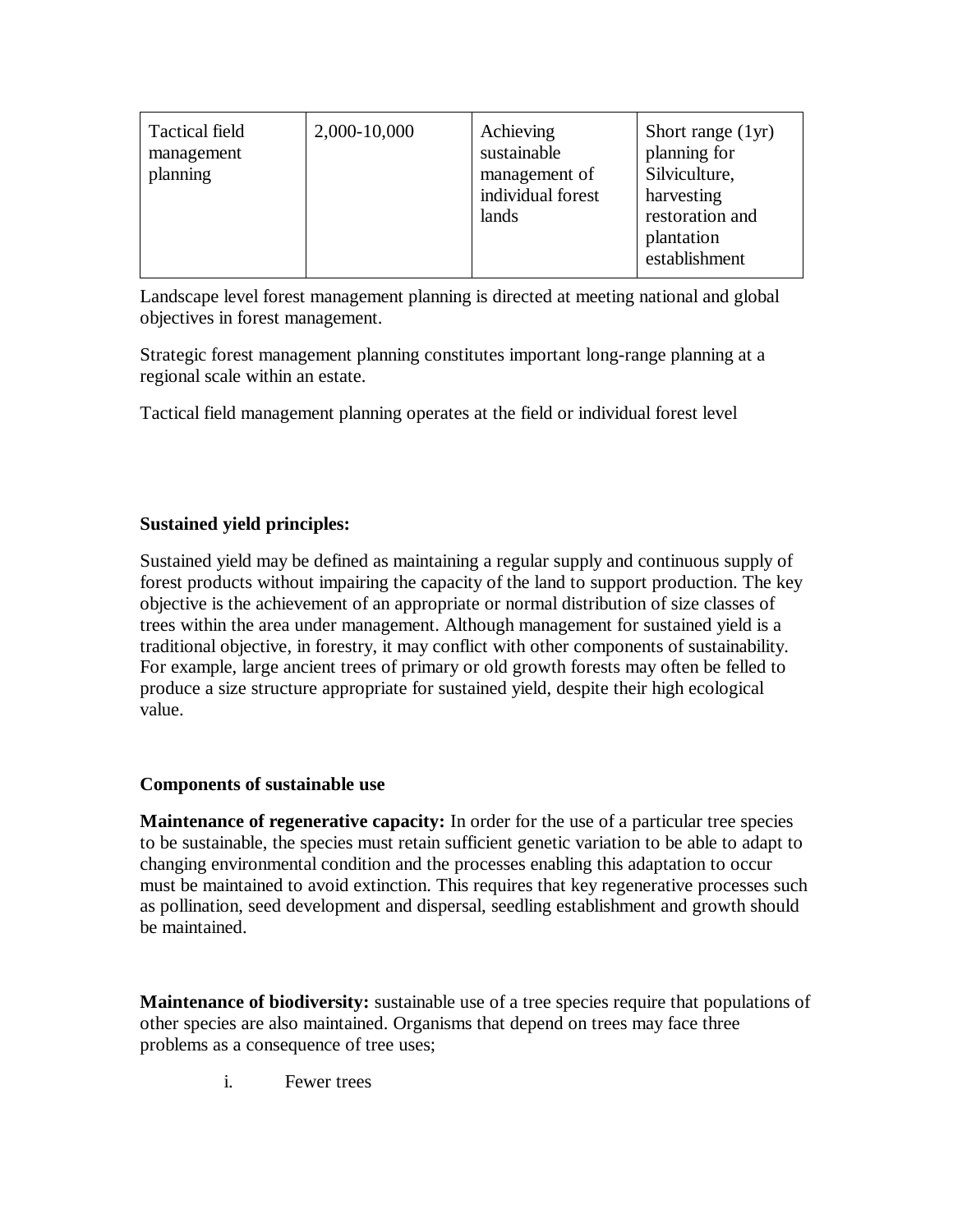- ii. A different spatial distribution of trees and
- iii. Different patterns of fruit and leaf production. Those species which are legally associated with particular tree species such some as some pollinating insects and avian seed dispersals are more likely to be adversely affected by the use of their ''host'' trees species than other organisms

**Maintenance of ecological services:** Trees provides a number of ecological services including regulation of run-off and ground water flow, maintenance of soil fertility and regulation of local and regional climate. Sustainable use may be defined as maintaining the quantity and quality services being provided or in the capacity to such services in the future. The principally involve the maintenance of canopy structure and vegetation cover, and the adoption of appropriate harvesting techniques which minimize soil disturbance and compaction.

**Social and cultural impact:** The concept of social sustainability reflects the ability of a society to withstand shock or stresses brought about by a change in conditions. Sustainable use of tree specie should therefore remain coherence of local communities and the processes and institution which enable them persist. A key aspect of social sustainability is the well-being of the social group concerned including cultural heritage and identity, justice, safety and health. Recently, the sustainability concept has also been applied to the maintenance of cultural diversity. Social and cultural impacts of tree use are especially pronounced where species have particular cultural or spiritual importance such as the shrine forest at Osun grove in Osun State.

Economic sustainability: Economic viable operations are those which are sufficiently profitable to enable stability of operation but not at the expense of the forest resource, the ecosystem or the affected communities. Essentially, activities of current generation should not result in future generation being economically worse off. Trees may be viewed as economic asset; how these assets are valued is central to defining whether or not a particular use is economically sustainable. Failure to use properly valued forest resources results in timber being traded at artificially low and undervaluation of forest land and other forest resources by government.

#### **Elements of sustainable management: sustainable forest management involves;**

- 1. Planning for the production of wood for commercial purposes as well as meeting local needs for fuelwood, poles food, fodder and other purposes.
- 2. It includes the protection or setting aside of areas to be managed as plant or wildlife reserves, or for recreational or environmental purposes.
- 3. It is concerned with ensuring that conversion of forested lands to agriculture and other uses is done in properly planned and a controlled way.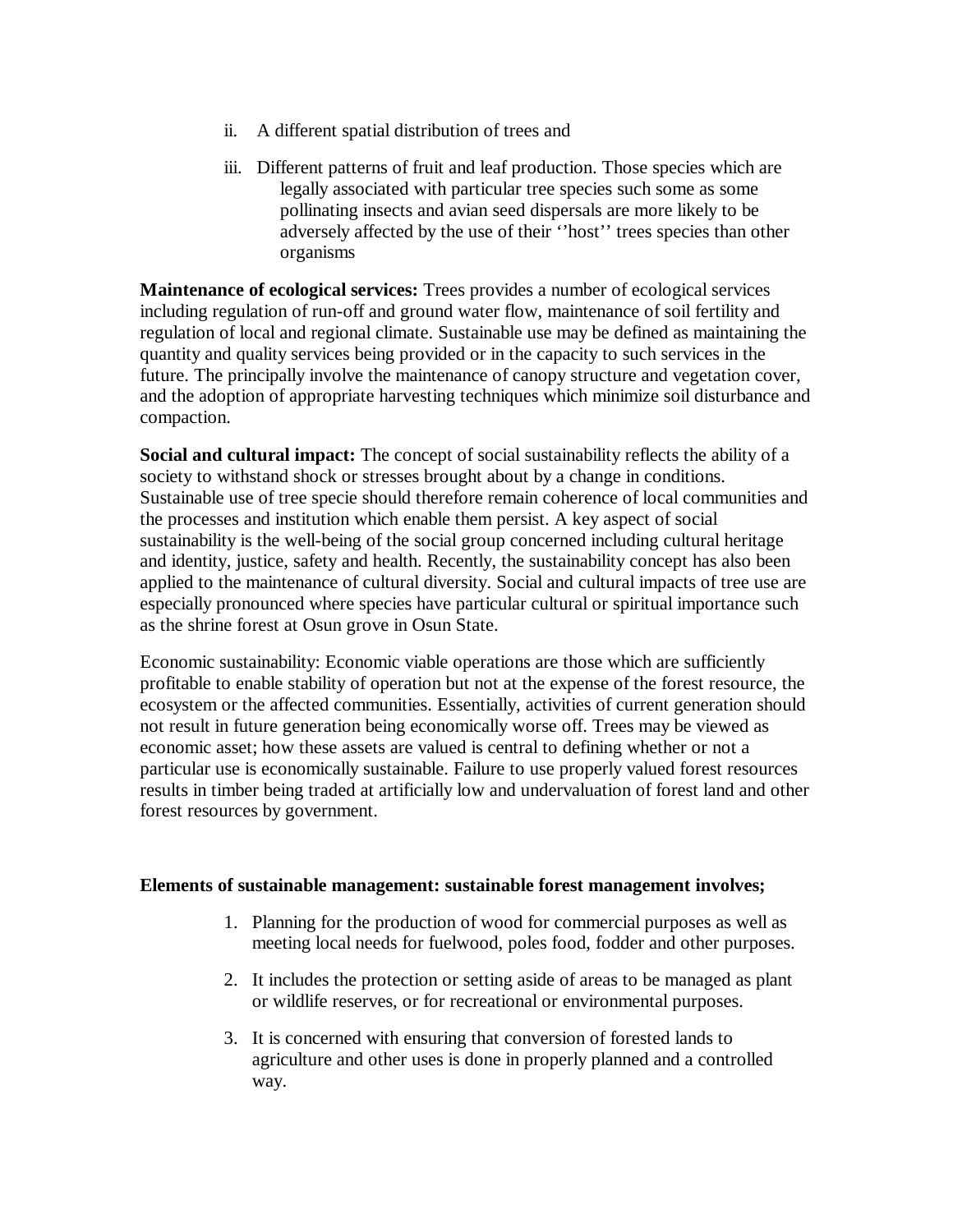- 4. It also covers the regeneration of wasteland and degraded forest, the integration of trees in the farming landscape and the promotion of agroforestry.
- 5. It is a multidisciplinary task, requiring collaboration between government agencies, NGO's and above all, people, especially, rural people. It is concerned with local, national, regional and global levels.

#### **Improper forest management practices:**

The current poor condition of the forest resources in Nigeria is as a result of a lot of improper forest management practices that have been employed over the years. This includes;

- 1. There is no clearly short and long term forest management goals and objectives which states can work with.
- 2. There is a lack of integrated forest land use planning.
- 3. There is a lack of forest management planning (short and long term)
- 4. There is a lack of monitoring/enforcement of activities regarding the forest resource-based.
- 5. There are no attempts to ascertain if forest harvesting is taking place at unsustainable level
- 6. Annual Allowable Cut (AAC) is based purely on demand without considering the available supply and how to achieve a sustainable supply.
- 7. There is a great short-fall in the reforestation/afforestation require to keep pace with current and expected future rate of deforestation.
- 8. There is a near absence of silvicultural activities essential to enhancing timber quality and quantity (e. g thinning, pruning, fire protection e. t. c)

#### **Introduction to operative research in forestry:**

 **Linear programming (LP):** this is a mathematical technique concerned with the allocation of scare resources. It is a procedure to optimise the value of some objective (for example, maximum profit or minimum cost) when the factors involved (e.g labour or machine hours) are subject to some constraints (e.g. only 1000 labour hours are available in a week).Thus, linear programming can be used to solve problems which conform to the following:

- 1. The problem must be capable of being stated in numeric terms.
- 2. All factors involved in the problem must have linear relationship.
- 3. The problem must permit a choice or choices between alternative causes of action.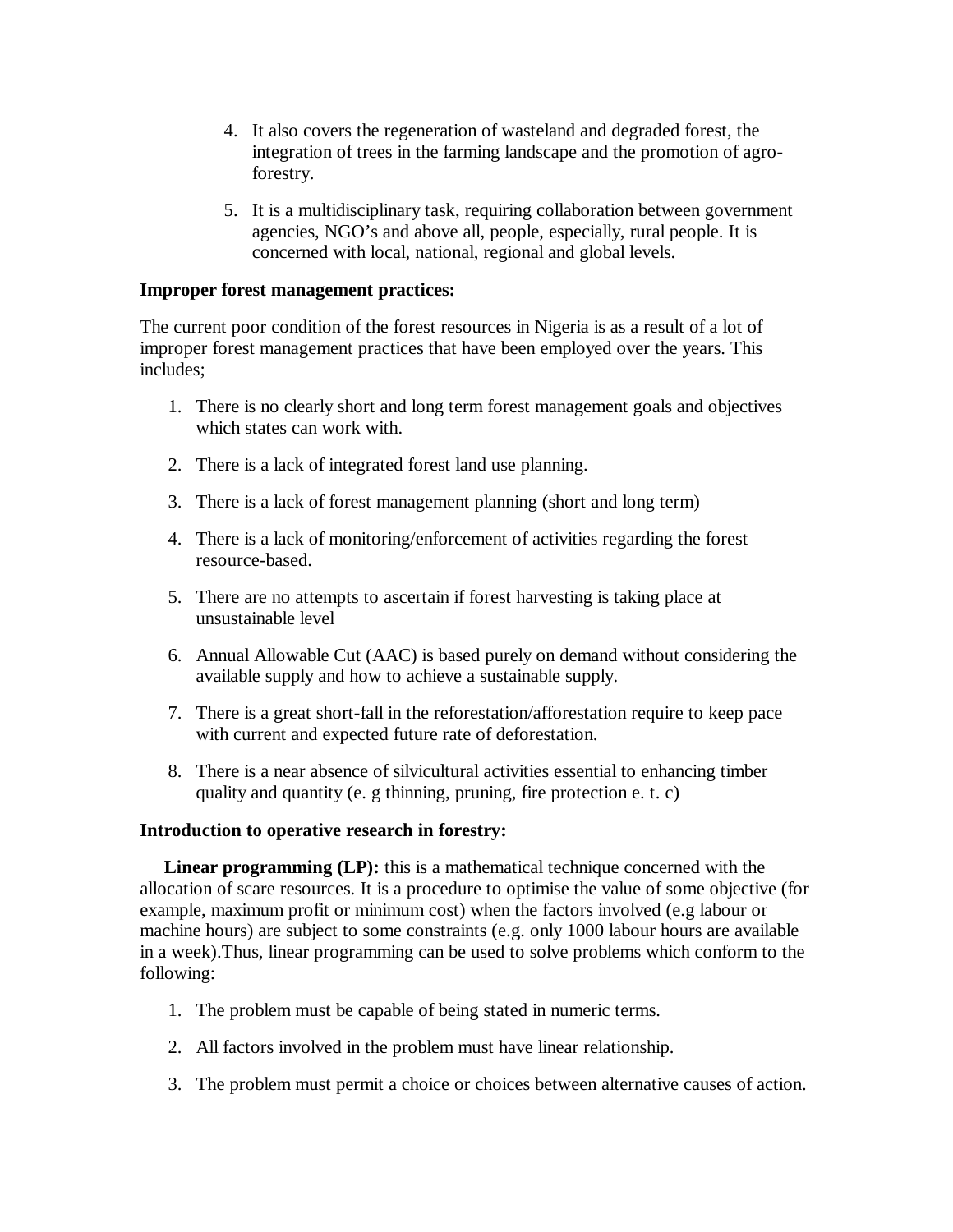4. There must be one or more restrictions on the factors involved. There may be restrictions on resources (Labour hours) but they may be on a particular characteristics, for example, fertiliser must contain a minimum of 15% phosphate and  $30\%$  N<sub>2</sub>.

**Note:** The linear part of the term LP is explained above. The programming part refer to the derivation of the optimum schedule, this is invariably carried out by an iterative process whereby one moves from one solution to a better solution progressively until a solution is reached which cannot be improved upon that is optimum. In this context therefore, the term programming is not connected with computer programming. A major factor in L.P. is the requirement that all relationships are linear.

#### **Operations Research (O. R.)**

Operations research may be described as a scientific approach to decision making that involves the operations of the Organisational systems. It can also be defined as the application of scientific (especially mathematical) techniques to problems of planning an Organisation in order to optimise the performance of the system. However, this is a general description that is equally applicable to many other fields as well. Therefore the best way of grasping the technique nature of operations research is to examine its outstanding characteristics.

As its name implies, O. R. involves '' Research on Operations''. This says something about both the approach and the area of application of the field. Thus, Operations Research is applied to problems that concern how to conduct and co-ordinate the operations or activities within an organisation. The nature of the organisation is essentially immaterial and in fact O.R. has been applied extensively in Business, Industry, the Military, Civil Government and Agencies, Hospitals e. t. c. thus the breadth of application is unusually wide. The approach is that of scientific method. In particular, the process begins by carefully observing and formulating the problem and then constructing a scientific model that attempts to abstract the essence of the real problem. It is the hypothesised that this model is a sufficiently précised representation of the essential features of the situation, so that the conclusion obtained from the model are also valid for the real problem. This hypothesis is then modified and verified by suitable experimentation

Thus in a certain sense '' Operation Research'' involves creative scientific research into the fundamental properties of operations. Specifically, O.R. is also concerned with the practical management of the Organisation. Therefore, to be successful, it must also provide understandable conclusions to the decision maker(s) when they are needed.

In summary, O. R. is concerned with decision-making for situation which originates from real life. These applications, occurring in Government, Business, Engineering, Economics and the natural and social sciences are largely characterised by the need to allocate resources. In these situations, considerable insight can be obtained from scientific analysis such as that provided by O .R. The contribution from the O. R. approach stems primarily on the following;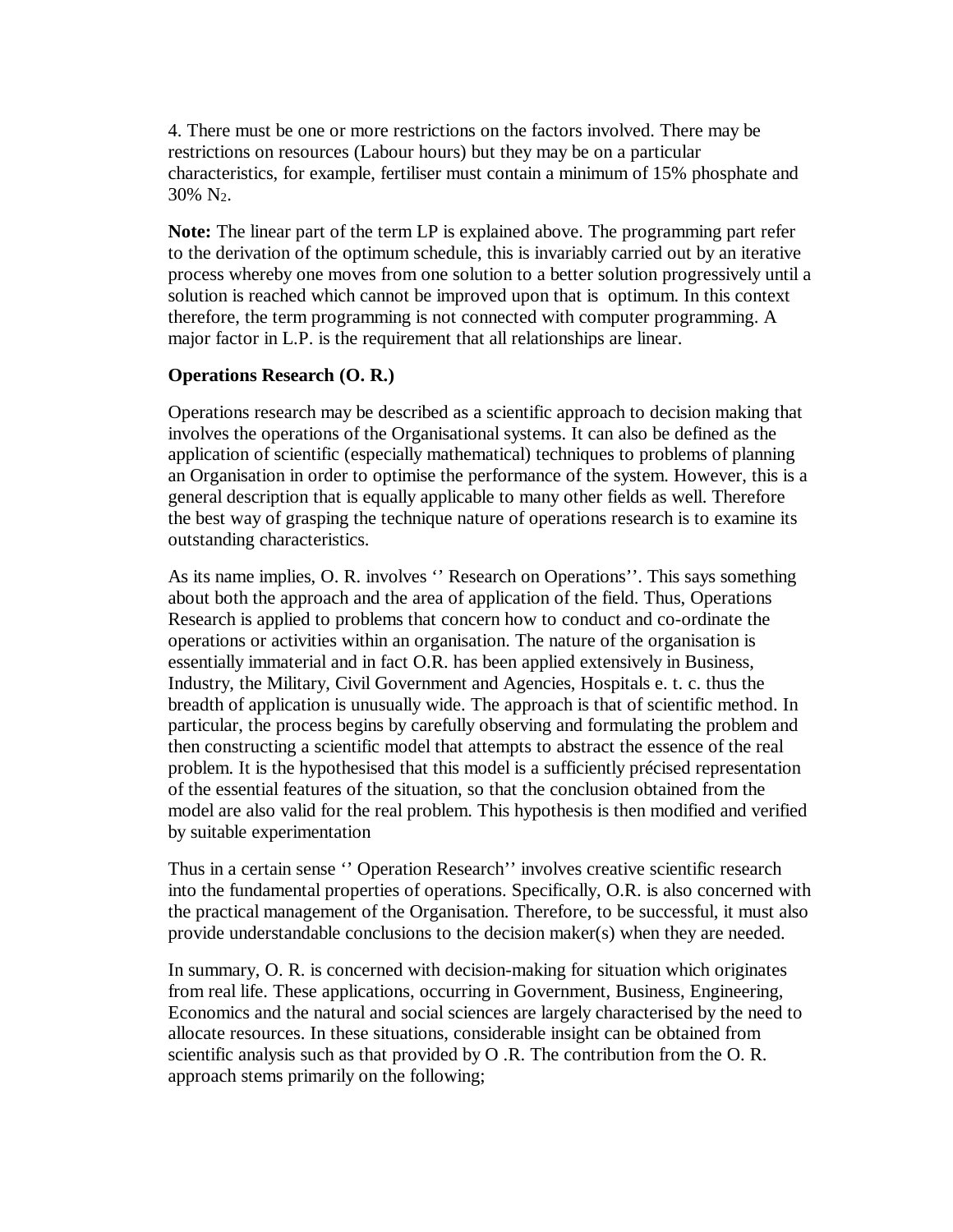- a. The structuring of the real life situation into a mathematical model, abstracting the essential element so that a solution relevant to the decision maker's objective can be sought. This involves looking at the problem in the context of the entire system.
- b. Exploring the structure of such solutions and developing systematic procedures for obtaining them
- c. Developing a solution that yields an optimal value of the system's measure of desirability (or possibly comparing alternative causes of action by evaluating their measure of desirability).

Operations Research has wide application in almost all the field of studies which include:

- i. Forecasting
- ii. Production scheduling
- iii. Inventory control
- iv. Quality control
- v. Transportation
- vi. Advertising and sales research
- vii. Maintenance and repair
- viii. Accounting procedures
- ix. Plant location
- x. Equipment replacement
- xi. Packaging
- xii. Capital budgeting

#### **Planning an Operations Research Study:**

The usual phases of an O .R. study are;

- 1. Formulating the problem
- 2. Constructing a mathematical model to represent the system under study.
- 3. Deriving a solution from the model.
- 4. Testing the model and the solution derived from it.
- 5. Establishing control over the solution